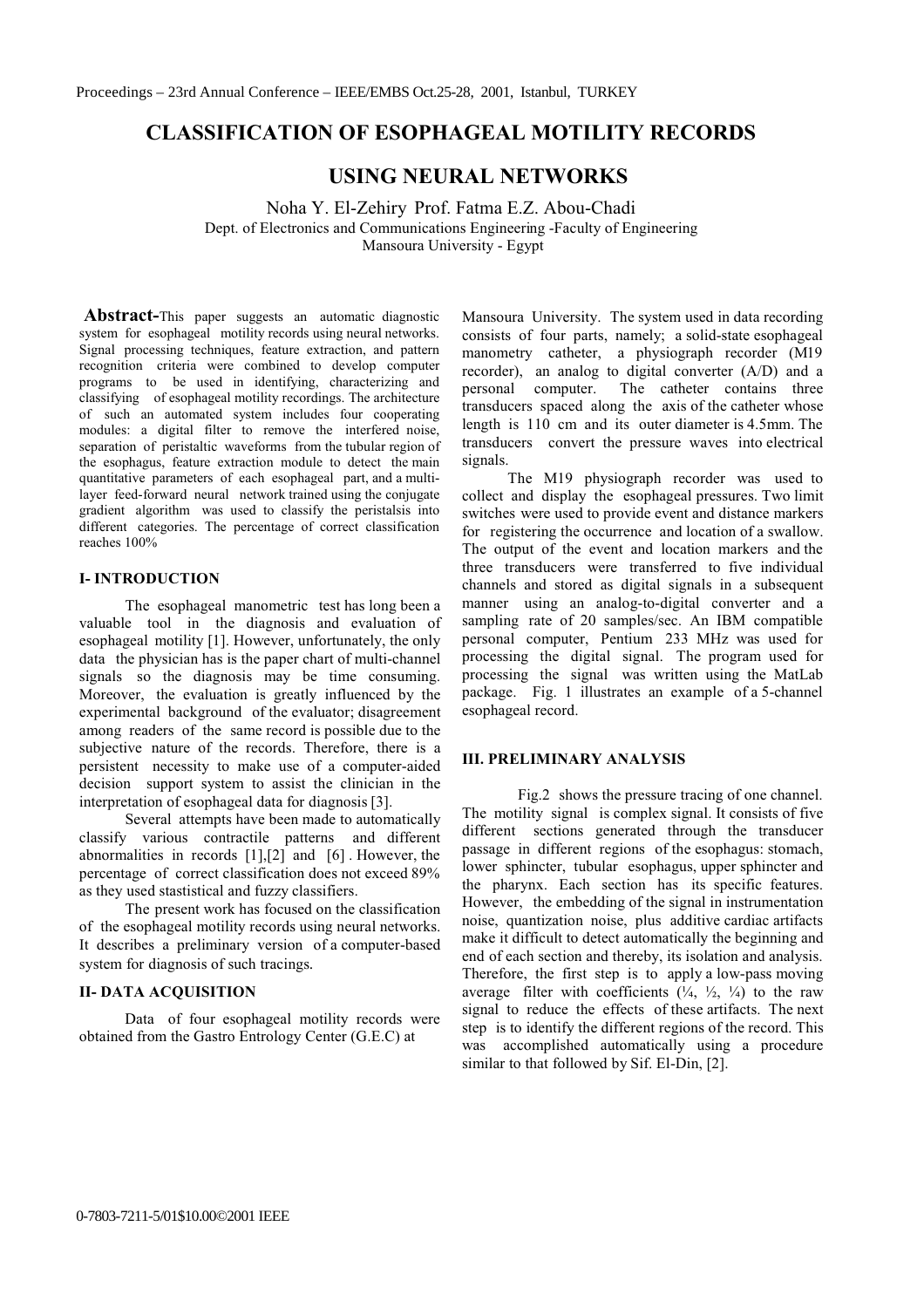| <b>Report Documentation Page</b>                                                                                                                                                                                                                                                                   |                           |                                                    |
|----------------------------------------------------------------------------------------------------------------------------------------------------------------------------------------------------------------------------------------------------------------------------------------------------|---------------------------|----------------------------------------------------|
| <b>Report Date</b><br>25OCT2001                                                                                                                                                                                                                                                                    | <b>Report Type</b><br>N/A | Dates Covered (from to)                            |
| <b>Title and Subtitle</b><br>Classification of Esophageal Motility Records Using Neural<br><b>Networks</b>                                                                                                                                                                                         |                           | <b>Contract Number</b>                             |
|                                                                                                                                                                                                                                                                                                    |                           | <b>Grant Number</b>                                |
|                                                                                                                                                                                                                                                                                                    |                           | <b>Program Element Number</b>                      |
| Author(s)                                                                                                                                                                                                                                                                                          |                           | <b>Project Number</b>                              |
|                                                                                                                                                                                                                                                                                                    |                           | <b>Task Number</b>                                 |
|                                                                                                                                                                                                                                                                                                    |                           | <b>Work Unit Number</b>                            |
| Performing Organization Name(s) and Address(es)<br>Department of Electronics and Communication Engineering<br>Faculty of Engineering Mansoura University Egypt                                                                                                                                     |                           | <b>Performing Organization Report Number</b>       |
| <b>Sponsoring/Monitoring Agency Name(s) and Address(es)</b><br>US Army Research, Development & Standardization Group<br>(UK) PSC 802 Box 15 FPO AE 09499-1500                                                                                                                                      |                           | Sponsor/Monitor's Acronym(s)                       |
|                                                                                                                                                                                                                                                                                                    |                           | <b>Sponsor/Monitor's Report Number(s)</b>          |
| <b>Distribution/Availability Statement</b><br>Approved for public release, distribution unlimited                                                                                                                                                                                                  |                           |                                                    |
| <b>Supplementary Notes</b><br>Papers from the 23rd Annual International Conference of the IEEE Engineering in Medicine and Biology Society,<br>October 25-28, 2001, held in Istanbul, Turkey. See also ADM001351 for entire conference on cd-rom., The original<br>document contains color images. |                           |                                                    |
| <b>Abstract</b>                                                                                                                                                                                                                                                                                    |                           |                                                    |
| <b>Subject Terms</b>                                                                                                                                                                                                                                                                               |                           |                                                    |
| <b>Report Classification</b><br>unclassified                                                                                                                                                                                                                                                       |                           | <b>Classification of this page</b><br>unclassified |
| <b>Classification of Abstract</b><br>unclassified                                                                                                                                                                                                                                                  |                           | <b>Limitation of Abstract</b><br>UU                |
| <b>Number of Pages</b><br>4                                                                                                                                                                                                                                                                        |                           |                                                    |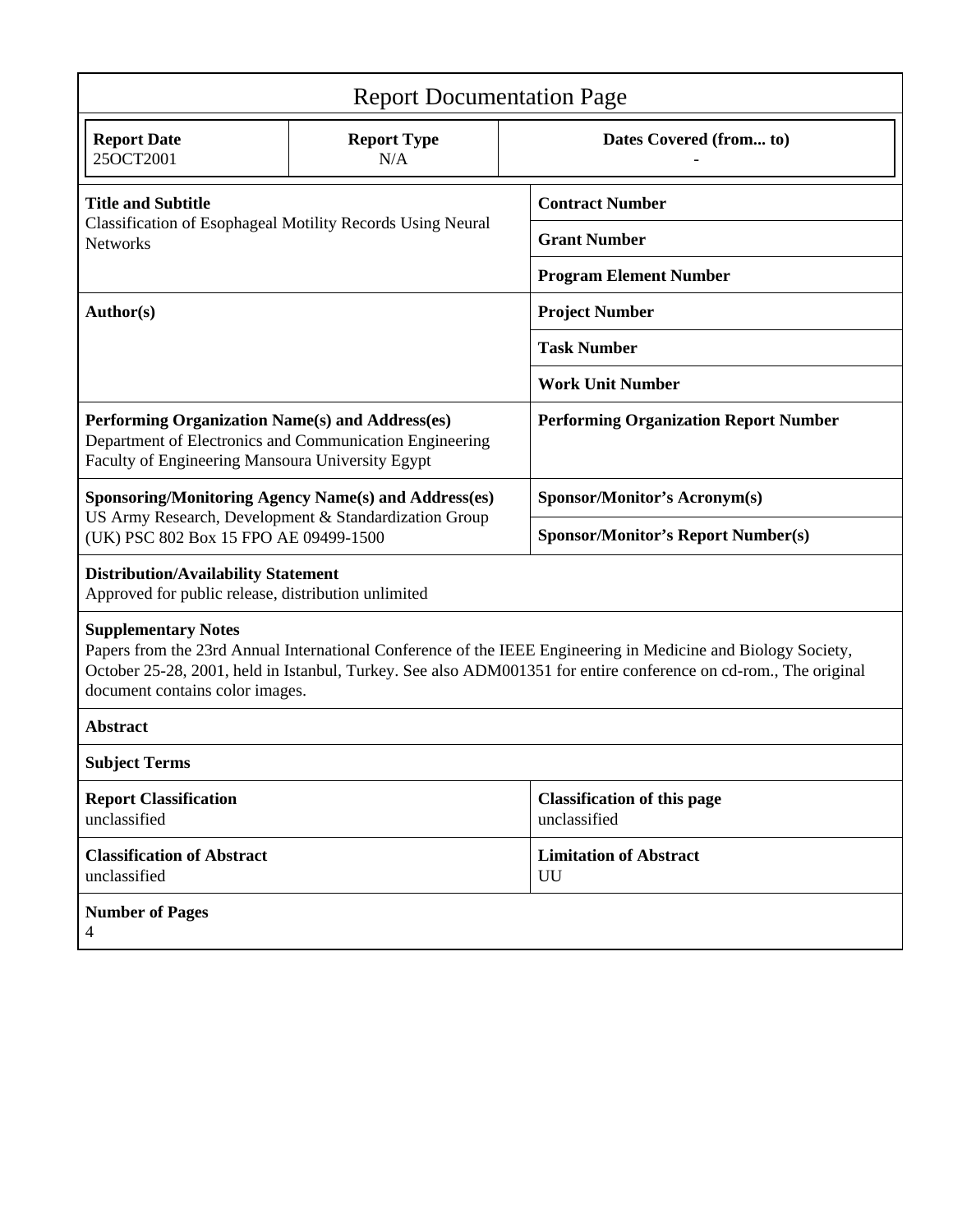



FIG. 2 THE PRESSURE TRACING OF ONE CHANNEL

#### **IV. FEATURE EXTRACTION**

Having identified the beginning and end of the tubular esophagus, the next step was to divide the esophagus into three regions of equal length (in cm). These are: the proximal, middle, and distal regions. Then, an automatic search was done to locate the position of peak of each peristaltic wave using the swallow marker as a guide. Isolated peristalsis were denoted according to the esophageal region they were found. Fig. 3 illustrates examples of isolated peristalsis.



FIG.3 EXAMPLES OF ISOLATED PERISTAL SIS WAVES FROM THE TUBULAR PART OF THE ESOPHAGUS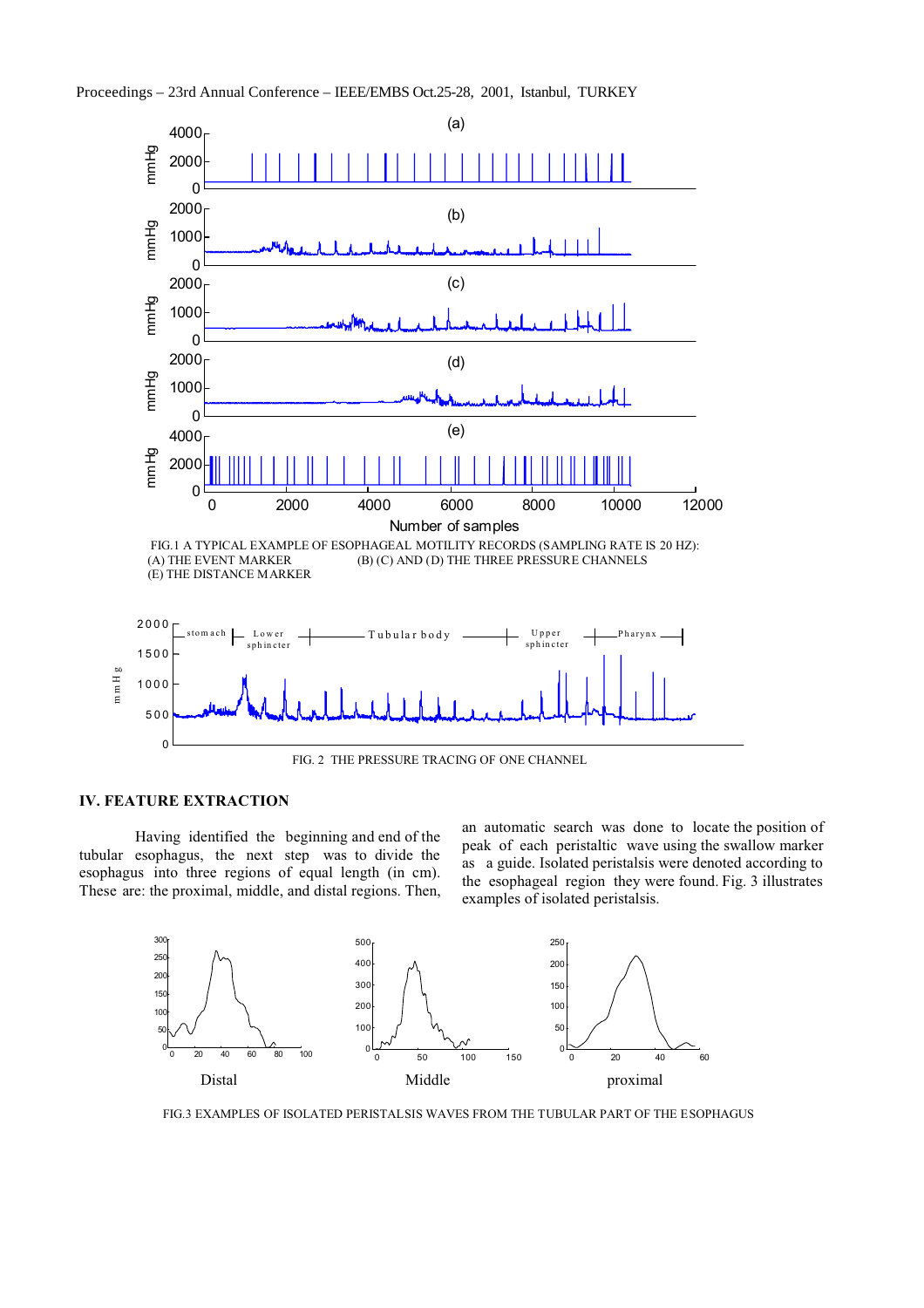Proceedings - 23rd Annual Conference - IEEE/EMBS Oct.25-28, 2001, Istanbul, TURKEY



FIG.4 FEATURES EXTRACTED FROM PERISTALTIC WAVES: X1=PEAK AMPLITUDE, X2=DURATION, X3=AREA, X4=UPSTROKE SLOPE, X5=DOWNSTROKE SLOPE

Fig (4) shows Seven time-domain features [3] which were extracted from each peristaltic wave. These are:

1-The amplitude: it is measured from the intragastric baseline to the maximum pressure of the prestaltic wave.

2-The duration: it is the time between the beginning and end of the pattern.

3-The area under the curve: which is the sum of sampled data of the waveform.

4-The root mean square value (RMS).

5-The peak factor: it is the ratio between the peak value and the RMS value of the peristaltic waveform. 6-The rate of rise: it is the change in pressure per unit time from the beginning of the wave to its peak.

7-The rate of fall: it is the change in pressure per unit time from the peak of the wave to its end.

A feature selection procedure based on calculating the correlation coefficient between each two features was done to reduce the number of features to simplify the classifier structure. The results have shown that there is no correlation between any two features and therefore, it was argued to use the seven extracted features to represent each peristaltic wave

# V. NEURAL NETWORK CLASSIFIER

A multi-layer feed-forward neural network Fig.  $(5)$  trained by the conjugate gradient algorithm [5] was utilized to classify the peristaltic waves of different regions. The network was trained using 20 patterns from two regions: proximal and distal. The network consisted of three layers. The input layer consisted of 7 neurons corresponding to the 7 features. The number of neurons in the hidden layer was 6 neurons and the output layer had one neuron, which serves to identify the two classes. Convergence was achieved using gain 0.3. The test set consisted of 30 peristalsis. The error reached 0.0001 and the percentage of correct classification was 100% for the training set and test set.

## **VI. CONCLUSION**

Signal processing techniques as well as feature extraction and neural network criteria were



Fig. 5 NEURAL NETWORK STRUCTURE USED

utilized to design computer programs that classify peristalsis extracted from two regions in the tubular esophagus. The suggested system consists of four stages: 1) Filtering: a moving average filter was utilized to reduce the effect of interfering noise. 2) Analysis and identification of the different parts of the records; the esophageal record was divided into four main parts and the peristaltic waves were isolated from the two tubular regions of the esophagus. 3) Feature extraction: Ten features that are usually determined manually by the physician were selected in the time domain. 4) A neural network classifier: a multi-layer feed-forward neural network trained with the conjugate gradient algorithm was used. The error reached 0.0001 and the percentage of correct classification was 100% for the training set and the test set.

It can be concluded that the suggested system can provide quantitative information that assists the physician in diagnosis. The neural network is able to classify the peritalsis of the three different regions of the tubular esophagus and can be trained to classify normal and abnormal cases.

#### **REFERENCES**

- (1) Abou-Chadi, F.E.Z.; Ezzat, F.A; Ismail, M.S.; Gad-El Hak, N.A.; and Sif El Din, A.A. "Analysis and automatic classification of esophageal motility patterns.", Proceeding of the  $26<sup>th</sup>$  Annual Conference, I.S.S.R, Cairo, vol. 26, pp. 252-268, 1991.
- (2) Abou-Chadi, F.E.Z.; Ezzat, F.A; Ismail, M.S.; and Sif El-Din, A.A. "A fuzzy pattern recognition esophageal motility method to classify records."Annals of Biomedical Engineering, vol.22, pp.112-119,1994.